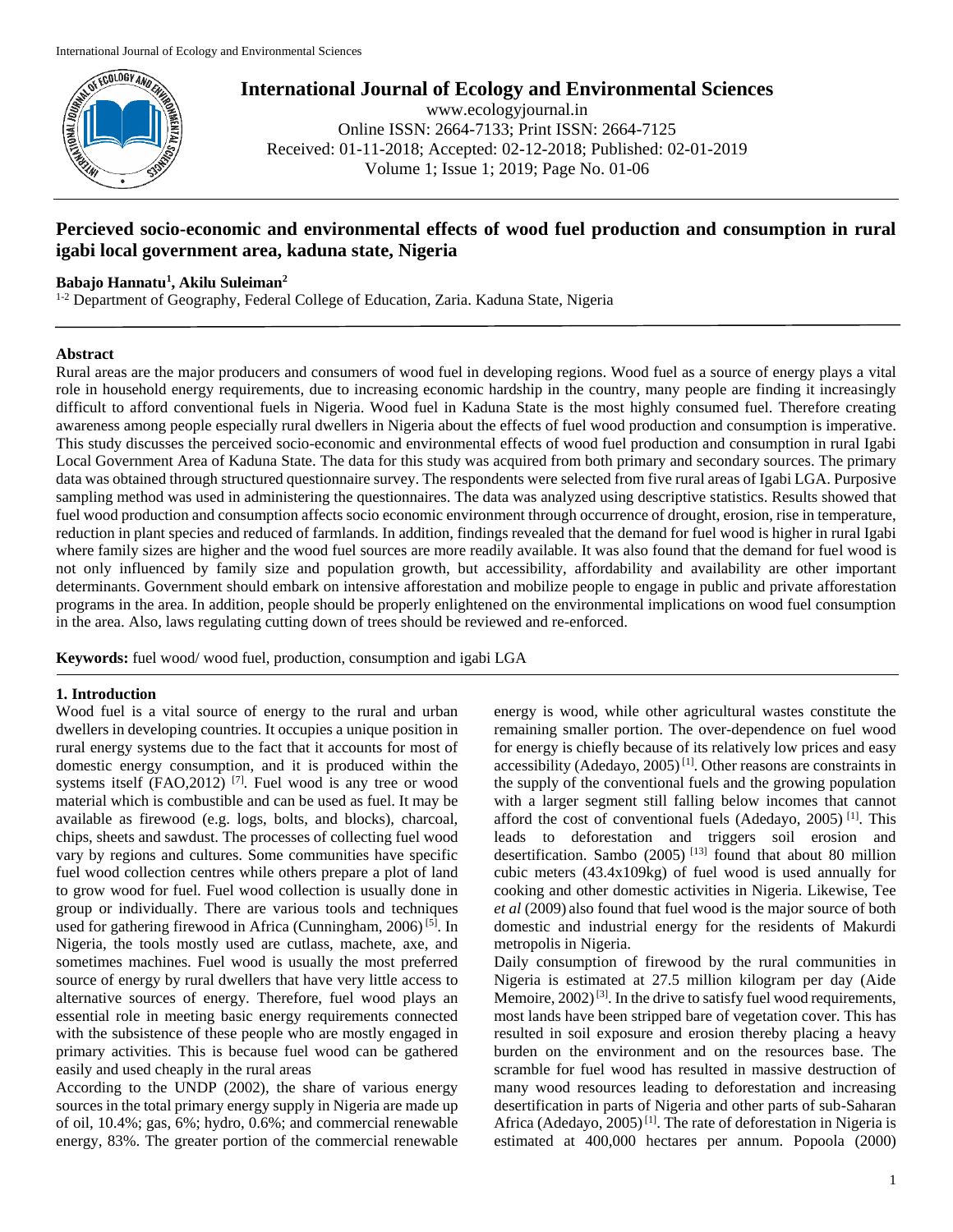observed that the country's forest reserve which was estimated to be at 10% of the total land area in 1970 has been reduced to just 5% as of 1999, which is alarming. In Katsina state, which is located in Northern Nigeria, it was reported that the major source of firewood is farm trees, whose density is diminishing (Aide Memoire, 2002)<sup>[3]</sup>.

The continuous burning of fossil fuels, fuel wood and bush burning have also contributed to environmental pollution (NEST,  $2003$ <sup>[10]</sup>. The increasing current demand on the natural purifiers (trees) for fuel wood without accompanying replenishment is an indication that the forest area will disappear fast, which makes the environmental situation more precarious. If no measures are put in place to check these threats, the environment might not be able to support life after a few years, particularly in the savannah ecological zone that is more fragile relative to the rainforest. It follows from the above that, the utilization of wood resources in the savannah lands should be done with caution.

Igabi LGA is a large area with a fair share of rural dwellers that directly and/or indirectly depends on vegetation for fuel wood. The once abundant forests of the area have been reduced to the lowest posing a great danger to biodiversity and livelihood generally.

Also, the urban area has a high population and a large number of the populace especially the poor, use fuel wood as a source of energy. Determination of the effects of fuel wood production and consumption on socio-economic environment of rural Igabi LGA is therefore imperative.

## **2. Aim and Objectives of the Study**

The study aimed at assessing the perceived socio-economic and environmental effects of wood fuel production and consumption in rural Igabi LGA, Kaduna State.

To achieve the aim the following objectives were observed:

- 1. To identify the reasons for fuel wood consumption in rural Igabi LGA.
- 2. To identify the pattern of fuel wood consumption in rural Igabi LGA
- 3. To examine the effects of fuel wood consumption on the socio economic environment.

## **3. The Study Area**

The study was carried out in Igabi Local Government Area of Kaduna state. The study area is located in the northern part of Nigeria between latitude 09 02' N, 11 33' N and longitude 06 10' E and 08 50' E'. Igabi covers 2,336 km2 and has a population of 430,229 people. The male population is 219,269, while the female population is 210,960 (KDSG, 2006)<sup>[8]</sup>. Igabi Local Government Area has two distinct seasons, the dry season and the rainy season. The study area experiences high temperature all year round, which is a characteristic of the tropics. The mean daily temperature in the area can be as high as 34°C between months of March and May. Temperature could be as low as 20°C during the December to January. This low temperature is intensified by humidity due to the dry harmattan wind. From November to February the cold dry harmattan wind blows across the area (KDSG, 2006)<sup>[8]</sup>.

The local government area is located in the Sudan savannah which covers both the eastern and western part with prevailing vegetation of short trees is sparsely distributed. The plants here are drought resistant. A common tree here is the baobab which in appearance resembles an oak tree. Also found are acacia trees  $(KDSG, 2006)$ <sup>[8]</sup>. The primary occupation of the people is farming. Livestock keeping is a common activity in most households in the area ranging from poultry, cow, goat, sheep and ram. The semi intensive and intensive livestock management systems are common while the extensive is rare. Igabi local government is an agrarian based economic with agriculture as its major economic activity which serves the bedrock of other activities. These activities include food and cash crop production, livestock rearing, poultry trading and crafts making and fuel wood production.

The major system of farming practiced is the subsistence farming by peasant farmers with few people who invested in commercial farming who produces large quantity of agricultural products. A little dry season farming is practiced in the area by people living close to the rivers in the study area. Tomatoes, pepper, vegetables, onions, okro and sugar-cane are grown in the Fadama areas. Animal rearing is also an important occupation which is carried out in form of subsistence mixed farming apart from the Fulani in the area that depend largely on cattle rearing. These animals supplies organic manure to farm lands, provide income and also are used for consumption. Animals such as cattle, goats, pigs, sheep and poultry are predominant animals reared in the area. Trading activities also form another vital occupation that combines both agricultural and non-agricultural commodities made from crafts. (KDSG, 2006)<sup>[8]</sup>

# **4. Materials and Methods**

## **4.1 Sampling technique**

Five villages were purposively selected from Igabi Local Government Area due to intensive nature of fuel wood production and marketing in the areas. The selected villages included, Wusono, Dunki, Afaka, Kwarara and Bargu. Estimated 100 wood fuel producers and consumers were drawn from the five rural areas selected for this study.

#### **4.2 Method of Data Collection**

Data were collected using structured questionnaire. Detailed information was collected on production, use and marketing of fuel wood. Respondents provided information on sales, locations and price received for their products.

#### **4.3 Tools of Analysis**

Descriptive statistics was used to analyse the information from the questionnaires and results were presented using tables for easy understanding.

#### **5. Results and Discussion**

The information collected from the questionnaire survey was analyzed and presented in the following sections.

#### **Socio economic characteristics of producers and marketers of fuel wood**

The socio-economic characteristics of fuel wood producers and marketers are shown below. These include distribution according to age, marital status, level of education, and average household size of fuel wood producers and consumers.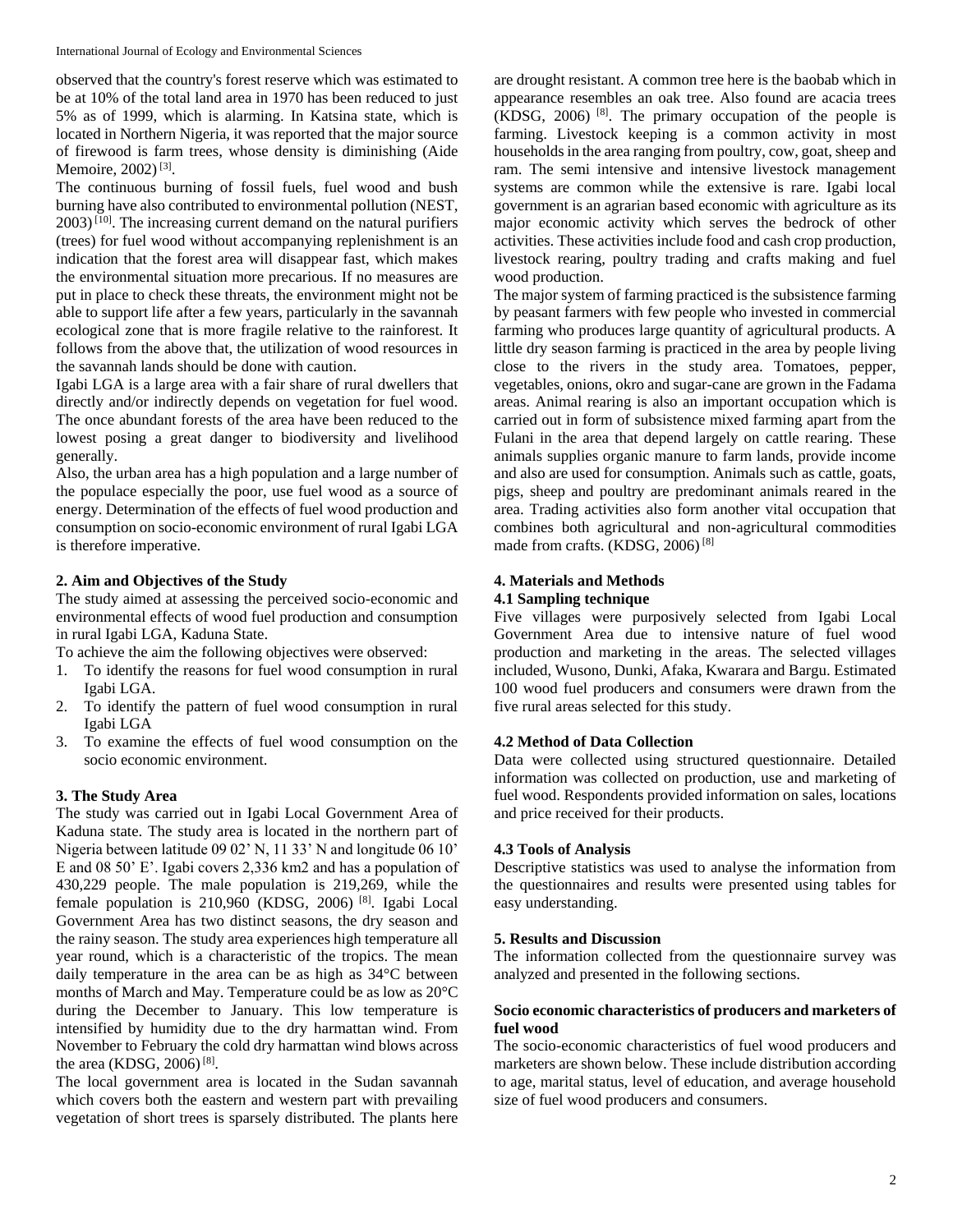| <b>Age</b>           | <b>Frequency</b> | Percentage |
|----------------------|------------------|------------|
| $20 - 30$            |                  | 23.0       |
| $31 - 40$            |                  | 31.0       |
| $41 - 50$            |                  | 19.0       |
| 51-60                | . O              | 16.0       |
| 61-70                |                  | 11.0       |
| Total                | 100              | 100        |
| $T''$ 1.1<br>(0.017) |                  |            |

**Table 1:** Distribution of Respondents According to Age

Field survey,(2017).

Distribution of respondents according to age revealed that majority of the respondents age is between the ranges of 31-40 consisting 31%, 20-30 range constitute 23% of the respondents, 41-50 range constitute 19% of the respondent. This may be due to the strenuous nature of fuel wood production which requires a lot of energy. This is in line with the work of Yunana et al (2014) [16] who found that fuel wood producers in Gora Area of Kaduna state are in their active periods and bread winners for their respective family within their communities.

Table 2: Distribution of Respondents According to Sex

| <b>Sex</b>                   | Frequency | <b>Percentage</b> |
|------------------------------|-----------|-------------------|
| Male                         | 89        | 98.0              |
| Female                       |           | 2.0               |
| Total                        | ൜         |                   |
| $E_{\rm{old}}$ curvey (2017) |           |                   |

Field survey,  $(2017)$ .

The results observed that majority of the respondents 98.0% were males while only 2% were females, which mean that fuel wood harvesting is more produced by males even though females are involved in consumption of fuel wood in the study area. This could be due to the strenuous nature of fuel wood production. This is in accordance with the work of Isma'il et al (2014) who ascertained that 70% 0f fuel wood producers are males in both rural and urban Ikara LGA.

**Table 3:** Distribution of Respondents According to Marital Status

| <b>Marital status</b>    | <b>Frequency</b> | Percentage |
|--------------------------|------------------|------------|
| Single                   | 15               | 15.0       |
| Married                  | 82               | 82.0       |
| Divorced                 | 03               | 3.0        |
| Total                    | 100              | 100        |
| Field survey, $(2017)$ . |                  |            |

The result shows that 82% of the respondents in rural Igabi were married, 15% were single and 3% were divorced. This result is in line with the findings of Dyaji,  $(2016)$  [6] who reported that married people have more responsibilities such as the provision of food, education, health and well-being. This may be the reason why his production and consumption of fuel wood is dominated by the married.

| <b>Level of Education</b>   | <b>Frequency</b> | Percentage |
|-----------------------------|------------------|------------|
| Primary                     |                  |            |
| Secondary                   | 25               | 25.0       |
| Post-secondary              |                  | 0.0        |
| <b>Adult literacy</b>       | 16               | 16.0       |
| Ouranic                     | 35               | 35.0       |
| Total                       | 100              | 100        |
| $\ddot{a}$ dd guruau (2017) |                  |            |

**Table 4:** Distribution of Respondents According to Educational Level

Field survey,  $(201)$ 

Distribution of respondents according to level of education shows that majority of the respondents have either formal or religious education. 35% of the respondents have quranic education, while 16% of the respondents undergo adult literacy 24% and 25% of the respondents undergo primary and secondary education

respectively. One of the limiting factors that bring about environmental change is the low literacy level in rural areas which hinders their rate of awareness on effects of fuel wood production and consumption to the environment.

| <b>Table 5:</b> House hold size of the respondents |  |  |  |
|----------------------------------------------------|--|--|--|
|----------------------------------------------------|--|--|--|

| <b>Size</b> | <b>Frequency</b> | Percentage |
|-------------|------------------|------------|
| $1 - 10$    |                  | 73.0       |
| 11-20       |                  | 19.0       |
| $21-30$     |                  |            |
| $31 - 40$   |                  |            |
| >40         |                  |            |
| Total       | 100              | 100        |

Field survey,(2017).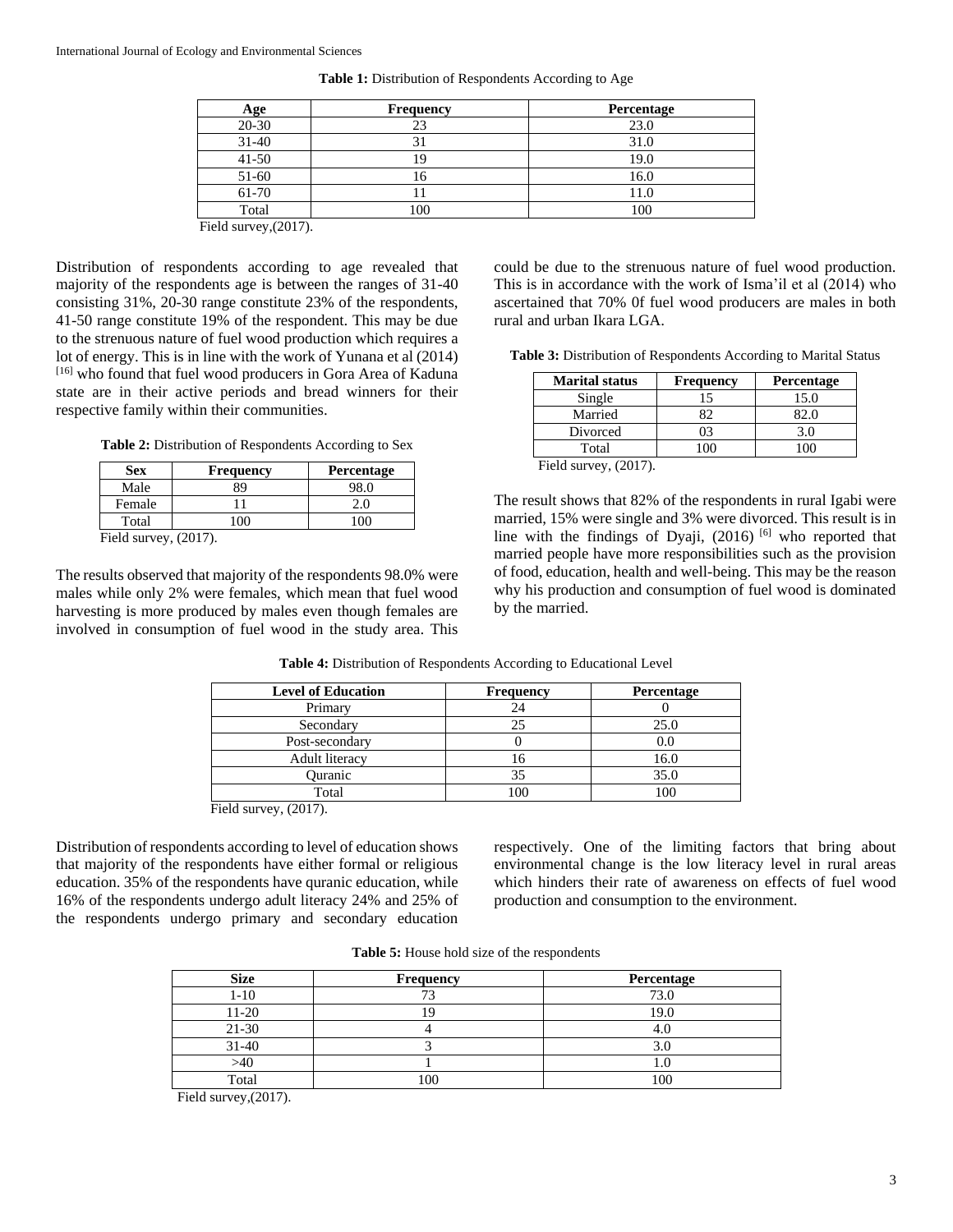Distribution of respondents according to house hold size reveals that majority of the respondents house hold size is in the range of 1-10 persons constituting 73%, 11-20 range consisting 19% of the respondents, then 21-30 range constitute 4% of the respondents while 31-40 range constitute 3% of the respondent while 40 above constitutes 1% of the respondent. This may be due to polygamous marriage of the respondents. This is in agreement with Yahaya  $(2002)$ <sup>[15]</sup> there exists a direct relationship between human population and wood fuel demand.

**Table 6:** Monthly incomes of the Respondents Income per month

| <b>Income Per month</b>    | <b>Frequency</b> | Percentage |
|----------------------------|------------------|------------|
| < 18000                    | 25               | 25.0       |
| 18000-28000                | 32               | 32.0       |
| 29000-38000                | 18               | 18.0       |
| 39000-48000                | 17               | 17.0       |
| 49000 above                |                  | 8.0        |
| Total                      | 100              | 100        |
| $E_{\rm gal}$ and $(2017)$ |                  |            |

Field survey,(2017).

The result shows that majority of the respondents are of low economic status as only about 17% and 8% of the respondents respectively in rural Igabi earn 39,000 NGN and above per month. Whereas about 25% of the respondents in rural Igabi earn <18000 NGN monthly. Other categories are presented in the table. The finding is in agreement with the finding of Zaku et al  $(2013)^{[17]}$  that poverty is a key factor in wood fuel consumption.

**Table 7:** Factors Responsible for Utilization of Fuel Wood Consumption

| <b>Factors</b> | <b>Frequency</b> | Percentage |
|----------------|------------------|------------|
| Cheapness      | 40               | 41.0       |
| Availability   | 33               | 33.0       |
| Cultural       | 14               | 14.0       |
| Others         | 12.              | 12.0       |
| Total          | 100              | 100        |

I Field survey, (2017).

Table 7 shows that majority of the respondents 41% use fuel wood because it is cheaper, 33% use fuel wood because is available, 14% use fuel wood due the cultural beliefs. Others about 12% include; familiarity, accessibility, abundance etc. the finding is in agreement with Adedayo et al., (2008) [2] who ascertained that over-dependence on fuel-wood for energy is chiefly because of its relatively low prices and easily accessible.

#### **Regularity of Fuel Wood Consumption**

Regularity Rural frequency Ikara frequency Total Rural% Ikara %

**Table 8**

| <b>Regularity</b> | <b>Frequency</b> | <b>Percentage</b> |
|-------------------|------------------|-------------------|
| Daily             |                  | 47.0              |
| Weekly            | 20               | 20.0              |
| Monthly           |                  | 21.0              |
| Other             | 12               | 12.0              |
| Total             |                  | 100               |

Field survey,(2017).

The table above revealed that about 47% of the respondents in the surrounding rural areas use fuel wood daily; 20% weekly and 21% used it monthly. Whereas about 12% of the respondents use fuel wood occasionally. The finding is in agreement with Ogunsanwo and Ajala,  $(2002)$ <sup>[11]</sup> the daily consumption of fuel wood in rural area is tremendously high.

#### **Sources of Fuel Wood of the Respondents**

| anı |  |
|-----|--|
|-----|--|

| <b>Sources</b>            | Frequency | Percentage |
|---------------------------|-----------|------------|
| Mobile vendor             |           | 31.0       |
| Farmlands                 | 17        | 17.0       |
| Stationary vendors        | 23        | 23.0       |
| Nearby areas              | 29        | 29.0       |
| Total                     | oc        |            |
| .<br>(0.01 <sub>1</sub> ) |           |            |

Field survey,(2017).

The frequency on the table gives the various sources of the fuel wood in rural Igabi LGA. The results indicate that 31% of the respondents get fuel wood from mobile vendors, 29% of the respondents gets fuel wood from nearby areas and 23% gets fuel wood from stationary vendors while 17% of the respondent's gets the fuel wood from farmlands.

# **Average Quantity of Daily Fuel Wood Requirement** Bundles used per day

**Table 10**

| <b>Bundles used per Day</b> | <b>Frequency</b> | Percentage |
|-----------------------------|------------------|------------|
| $1 - 5$                     | 60               | 35.0       |
| $6-10$                      | 35               | 60.0       |
| 11-15                       |                  | 2.0        |
| 16-20                       |                  | 3.0        |
| Total                       | $100^{-1}$       |            |
| $T'' - 1$ 1<br>(0.017)      |                  |            |

Field survey, (2017).

Household size sometimes determines the average quantity of daily fuel wood requirement of households. The table indicates that the demand for fuel wood in the area of study is generally higher when family sizes are high and the fuel wood. It can be seen from the Table above that about 60% of the respondents in rural Igabi require 1–5 bundles daily. Also, about 35% of the respondents use  $6 - 10$  bundles of fuel wood daily. This is in agreement with the work of Isma'il et al (2014) who found that majority of the people in rural ikara use 1-5 bundles of fuel wood daily.

#### **Reason(s) for Fuel wood Production**

**Table 11**

| <b>Reasons</b> | Frequency | Percentage |
|----------------|-----------|------------|
| For sales      | 45        | 45.0       |
| For cooking    | 25        | 25.0       |
| For farming    |           | 17.0       |
| For charcoal   | 13        | 13.0       |
| Total          | 100       |            |
| - - -          |           |            |

Field survey, 2017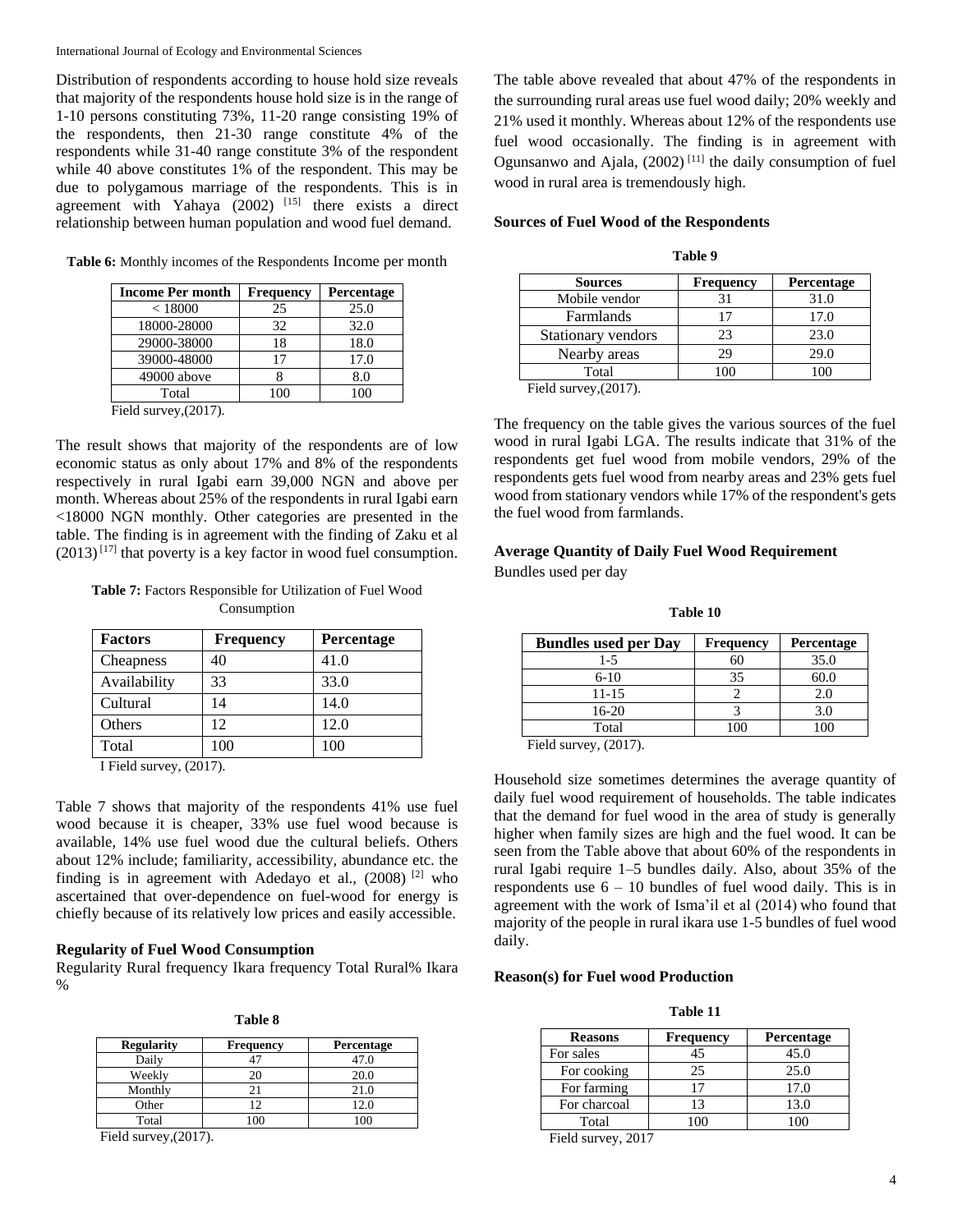International Journal of Ecology and Environmental Sciences

The result explains the reasons for the fuel wood production. The result reveals that 45% of the respondents produce the fuel wood for sales, 25% of the respondents produce the fuel wood for cooking, 13% of the respondents produce the fuel wood for making charcoal and 17% of the respondents harvest the fuel wood for farming purposes.

# **Environmental Effects of Fuel Wood Production and Consumption**

| anle |  |
|------|--|
|------|--|

| <b>Environmental Effects</b>         |     | <b>FrequencyPercentage</b> |
|--------------------------------------|-----|----------------------------|
| Reduction in Vegetation cover        | 16  | 47.0                       |
| Reduction in plant species           | 18  | 20.0                       |
| Appearance of soil erosion           | 13  | 21.0                       |
| Increase in temperature              | 12  | 12.0                       |
| Occurrence of drought                | 11  | 11                         |
| Occurrence of flood                  | 10  | 10                         |
| Disappearance of animals             | 09  | 09                         |
| Appearance of desert like conditions | 11  | 11                         |
| Total                                | 100 | 100                        |

Field survey, (2017).

The results show that 18.0% of the respondents observed a reduction in the plant species, 16.0% of the respondents observed a reduction in vegetation cover and soil erosion carries 13.0%. 12.0% of the respondents observed an increase in temperatures while 11% of the respondents observed the occurrence of drought and appearance of desert like condition respectively, 10% of the respondents observed the occurrence of flood in the area, and, 9.0% of the respondents observed the disappearance of animal. The finding is in agreement with Audu  $(2013)^{[4]}$  that increasing harvesting and consumption of fuel wood brings increase in desertification.

## **6. Conclusion**

The study looked at the effects of fuel wood production and consumption on socio economic environment of rural Igabi Local Government Area, Kaduna state. The findings revealed that fuel wood is the major source of energy for the populace of rural Igabi LGA. It is utilized for a variety of purposes both domestic and industrial activities. There is a widening demand for fuel wood, with increasing pressure on the remaining trees. The supply of fuel wood within Igabi LGA is mainly from fuel wood dealers, who obtain it mainly from the free access forest areas and on farm lands. It is therefore concluded that fuel wood production and consumption has negative effect to socio economic environment of rural Igabi LGA, Kaduna state.

# **7. Recommendations**

Based on the findings of this study, the following recommendations are put forward:

1. Alternative sources of energy should be harnessed and provided in the area. This will help to reverse the over reliance on fuel wood. In the mean time, kerosene and cooking gas should be provided at subsidized rates to encourage a shift from fuel wood to more sustainable sources of energy.

- 2. Government should embark on intensive afforestation in the area. Also, people should be encouraged to participate in public and private afforestation programs. In addition, laws regulating cutting down of trees should be reviewed and enforced by the government.
- 3. Moreover, government should provide improved seedlings equipments, finance and materials for farmers to establish private woodlots in the area. This will reduce the indiscriminate destruction of natural forests that are highly economical in the area.
- 4. Government and non-government organizations should embark on public enlightenment campaigns to inform the citizen on the consequences of fuel wood production and consumption such as climate change, environmental pollution, and biodiversity loss.
- 5. Conservation and preservation strategies adopting community participatory approach should be harnessed following the immense importance of trees to man, not only in maintaining environmental balance, but also for other uses, hence their preservation and conservation is essential for the present and future needs.

# **8. References**

- 1. Adedayo AG. Gender roles in forest resources utilization and its impact on rural environment in Kwara State, Nigeria. In: Environmental sustainability and conservation in Nigeria. Okoko, E., Adekunle V.A.J., Adeduntan S.A. (eds). Environmental conservation research team, Federal University of Technology, Akure, Nigeria, 2005, 291-295.
- 2. Adedayo AG, Sale FA, Kekeh O. Rural household wood energy utilization pattern and its impact on deforestation in Akoko South West LGA Ondo State, Nigeria. In: Onyekwelu, J.C.; Adekunle, V.A.J, Oke, D.O. (eds.). Proceedings of the first national conference of the Forests and Forest Products Society. 16th - 18th April, 2008, 159-164.
- 3. Aide M. National stakeholders' forum on formulation strategy for rural industrialization and development through renewable energy technology Nicon Hilton Abuja. 14th and 15<sup>th</sup> November, 2002.
- 4. Audu EB. Fuel wood consumption and desertification in Nigeria. International Journal of Science and Technology. 2013; 3 (1):1-5.
- 5. Cunningham WP. Principle of Environmental Science, Inquiry and Application. M.C. Graw-Hill Companies Inc, 2006.
- 6. Dyaji RD. Assessment of the Effects of Agricultural Marketing on Socio Economic Development in Southern Part of Kaduna State, Nigeria. An Unpublished Phd Dissertation of Geography Department, Ahmadu Bello University Zaria, 2016.
- 7. Food and Agricultural Organization, (FAO). Year book of forest productions, 1994-1998. FAO forestry series; No. 155.Rome, 2012.